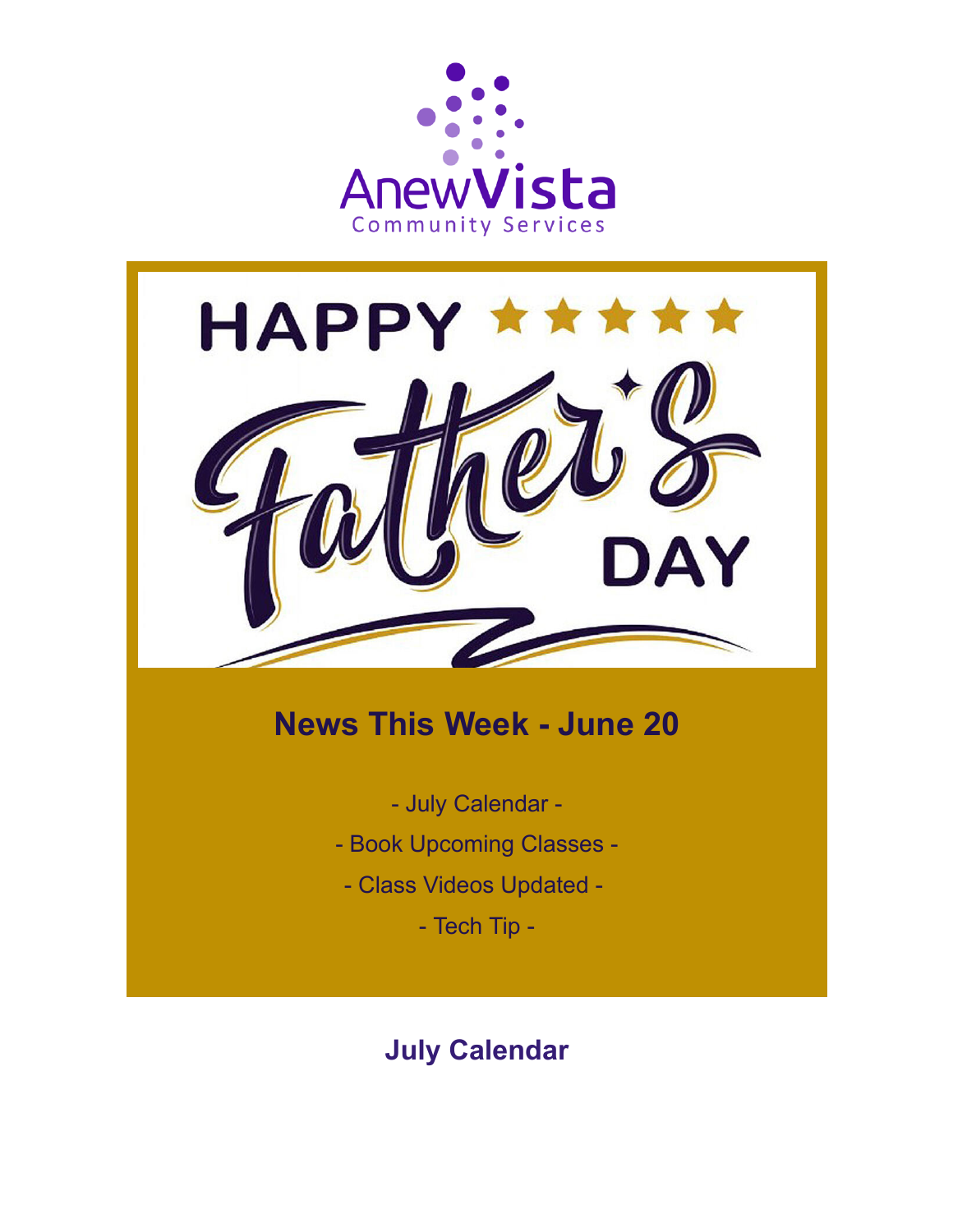|                                             | <b>Class Calendar</b>                                                  |                                                  |                                                               | <b>July 2022</b>       | <b>FREE Tech Classes Provided by:</b><br><b>AnewVista Community Services</b><br>www.anewvistacs.org/classes |                |
|---------------------------------------------|------------------------------------------------------------------------|--------------------------------------------------|---------------------------------------------------------------|------------------------|-------------------------------------------------------------------------------------------------------------|----------------|
| Sunday                                      | Monday                                                                 | <b>Tuesday</b>                                   | Wednesday                                                     | <b>Thursday</b>        | Friday                                                                                                      | Saturday       |
|                                             |                                                                        |                                                  |                                                               |                        | Tips and Tricks on<br>WiFi                                                                                  | $\overline{2}$ |
| 3                                           | $\overline{A}$<br>Happy 4 <sup>th</sup> of July<br>NO CLASS            | 5                                                | 6<br>All about Facebook                                       | $\overline{7}$         | 8<br>Tips and Tricks on<br>Online Photos                                                                    | $\circ$        |
| 10 <sup>°</sup>                             | $11-$<br>Social Media Privacy<br>Settings                              | 12                                               | 13<br>Security Tips - Surf<br>the Web                         | 14                     | 15<br>Windows 11 -<br>Settings                                                                              | 16             |
| 17                                          | 18<br>Office 365                                                       | 19                                               | 20<br>PowerPoint - Create<br><b>Presentations</b>             | 21                     | 22<br>Word - Create<br><b>Documents</b>                                                                     | 23             |
| 24                                          | 25<br>Form a proper search<br>& get the results you<br>are looking for | 26                                               | 27<br>MacOS Monterey -<br>Settings                            | 28                     | 29<br>iOS 15.4 or the<br>latest                                                                             | 30             |
| <b>Community Services</b>                   |                                                                        | <b>Monday Classes</b><br>$2:00$ pm $-3:00$ pm PT | <b>Wednesday Classes</b>                                      | 10:30 am - 11:30 am PT | <b>Friday Classes</b><br>$10:30$ am $-11:30$ am PT                                                          |                |
| www.anewvistacs.org<br>info@anewvistacs.org |                                                                        |                                                  | <b>MAKING TECH CHAMPIONS FROM</b><br><b>OUR SENIOR HEROES</b> |                        |                                                                                                             |                |

Calendar posted on the classes page. [Click Here>>](https://www.anewvistacs.org/classes?utm_source=hs_email&utm_medium=email&_hsenc=p2ANqtz-9eBW0CNDjJ74mv9o0uiujUSACwMChBmabj5SJ8HHTa4O_J_Ct77X8ZqQeIh3kYII2mj-_9)

# **Book Upcoming Classes**

**Making Website - Getting Started Part 1**

Mon | June 20 | 2:00 pm PT

**Making Website - Part 2**

Wed | June 22 | 10:30 am PT

#### **All about Smart Speakers**

Fri | Jun 24 | 10:30 am PT

#### **All live classes are Free**

Classes are posted on Saturday for booking

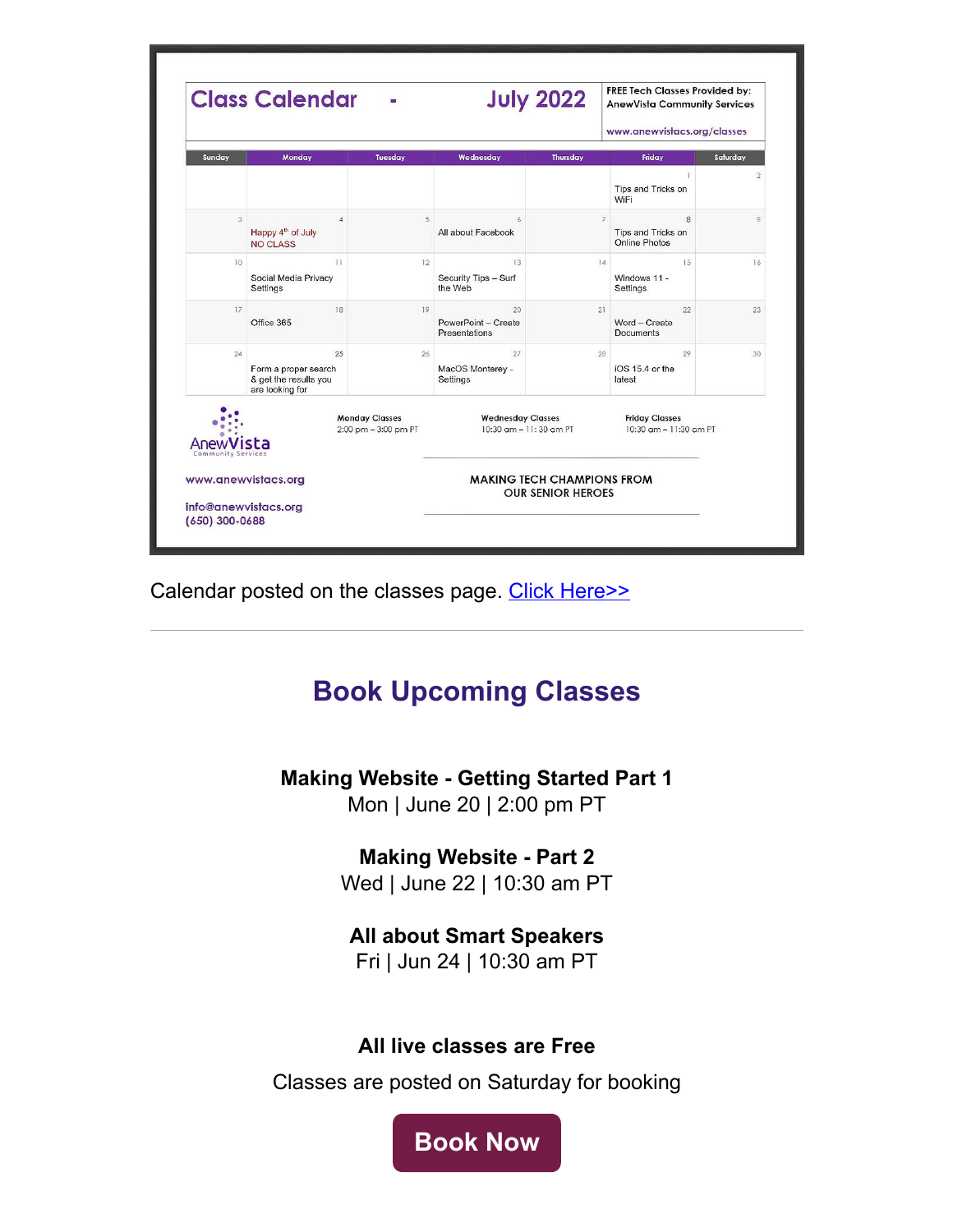# **Class Videos**

# **Want to watch the class again on your own time?**

**Premium Membership lets you watch class videos on demand.**

**\$10 per month or \$100 per year**

| <b>On-Demand Class Videos</b><br>- Premium Members Only -                                                                   |               |                                 |                                                                  |  |  |  |
|-----------------------------------------------------------------------------------------------------------------------------|---------------|---------------------------------|------------------------------------------------------------------|--|--|--|
| To find a video on a specific topic, press Ctrl F and enter the words to search<br>- Premium Membership is \$10 per Month - |               |                                 |                                                                  |  |  |  |
| Click Class to<br>Watch                                                                                                     | Date of Class | <b>Class Topic</b>              | Description                                                      |  |  |  |
|                                                                                                                             | 5/27/2022     | One Drive, iCloud, Google Drive | How to manage in Finder / File Explorer -<br>Where are my files? |  |  |  |
| Fick Email Client                                                                                                           | 5/23/2022     | Email vs. Email Clients         | What's the difference between email and<br>email clients?        |  |  |  |
|                                                                                                                             | 5/20/2022     | Accessibility on your devices   | Accessibility on your Phone or Desktop                           |  |  |  |
|                                                                                                                             | 5/18/2022     | Setup and Explore Roku          | Let's setup your new Roku Devices                                |  |  |  |

**[Join Premium](https://www.anewvistacs.org/membership?utm_source=hs_email&utm_medium=email&_hsenc=p2ANqtz-9eBW0CNDjJ74mv9o0uiujUSACwMChBmabj5SJ8HHTa4O_J_Ct77X8ZqQeIh3kYII2mj-_9)**

**Tech Tip**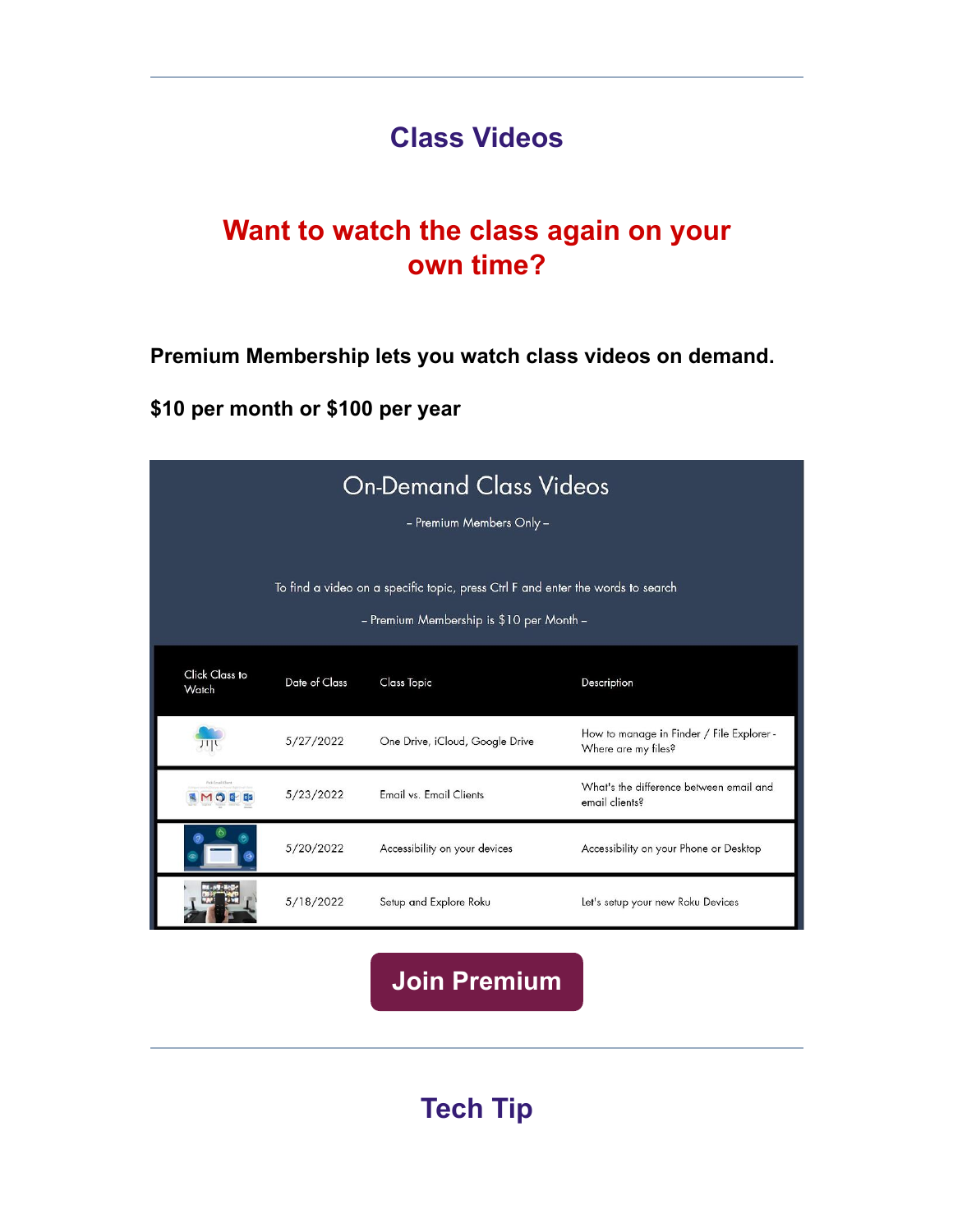# **Too many Bookmarks on your browser?**

**Few tips to manage the bookmarks on Chrome.**



**[Go to Tech Tips](https://www.anewvistacs.org/techtips?utm_source=hs_email&utm_medium=email&_hsenc=p2ANqtz-9eBW0CNDjJ74mv9o0uiujUSACwMChBmabj5SJ8HHTa4O_J_Ct77X8ZqQeIh3kYII2mj-_9)**

# **About AnewVista Community Services**

AnewVista Community Services builds technology champions from our aging adults. We achieve this by building confidence through education, peer support, and access to expert technical support.